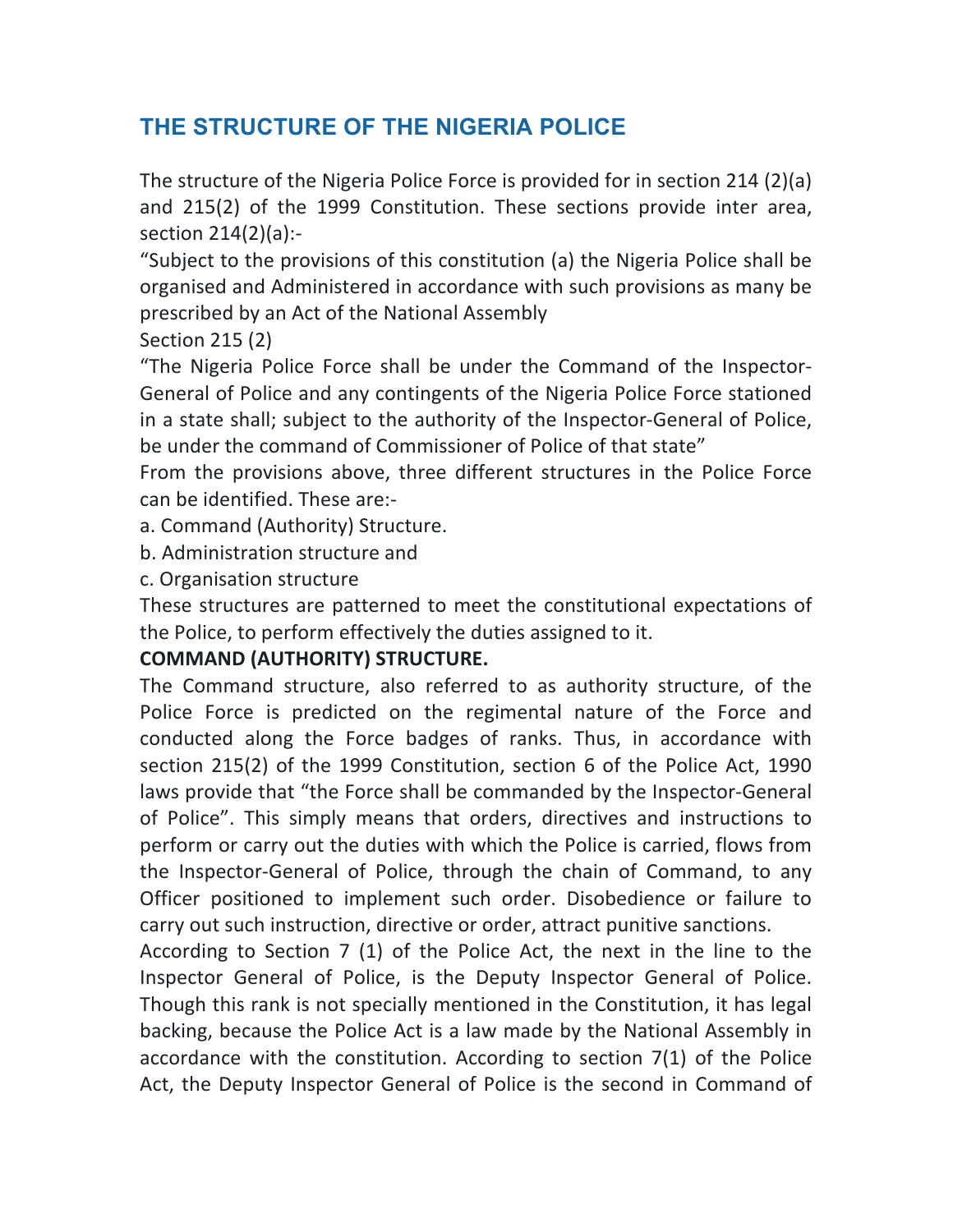the Force and shall so act for him in the Inspector-General's absence. Section 5 of the Act makes room for as many DIGs as the Nigeria Police Council considers appropriate. Every other rank below the IG, takes order of Command from him, in the performance of their lawful duties.

The Office of the Assistant Inspector-General of Police is provided for by section 5 and 8 of the Police Act. He shall act for the Inspector-General of Police in the event of the absence of the Inspector-General of Police and Deputy Inspector-General of Police. Section 5 of the Police Act, in accordance with the provisions of section 215 (2), of the Nigeria Constitution, provides for the Office and rank of a Commissioner of Police who shall be in Control of contingents of the Police Force stationed in a State. He is subject however, to the command of the Inspector-General of Police or who-so-ever acts for him, in his absence.

Every other rank in the Force is legally provided for by section 5 of the Police Act. The Command structure of the Nigeria Police can be presented in order of hierarchy as in the chain hereunder.

#### **COMMAND (AUTHORITY) STRUCTURE**

The Inspector-General of Police

The Deputy Inspector-General of Police

The Asst. Inspector-General of Police

The Commissioner of Police (In-charge of contingents in a state)

The Deputy Commissioner of Police

The Asst. Commissioner of Police

The Chief Superintendent of Police

The Superintendent of Police

The Deputy Superintendent of Police

The Asst. Superintendent of Police

The Inspector of Police

Sergeant Major

Sergeant

Corporal

Constable

Regulation 273 of the Police Regulation, Cap 359 laws of the Federal Republic of Nigeria, 1990 is instructing on this issue.

#### **B. ADMINISTRATIVE STRUCTURE**

The Nigeria Police is administratively structured and divided into six (7) departments:  $'A' - G'$  with each department charged with peculiar duties.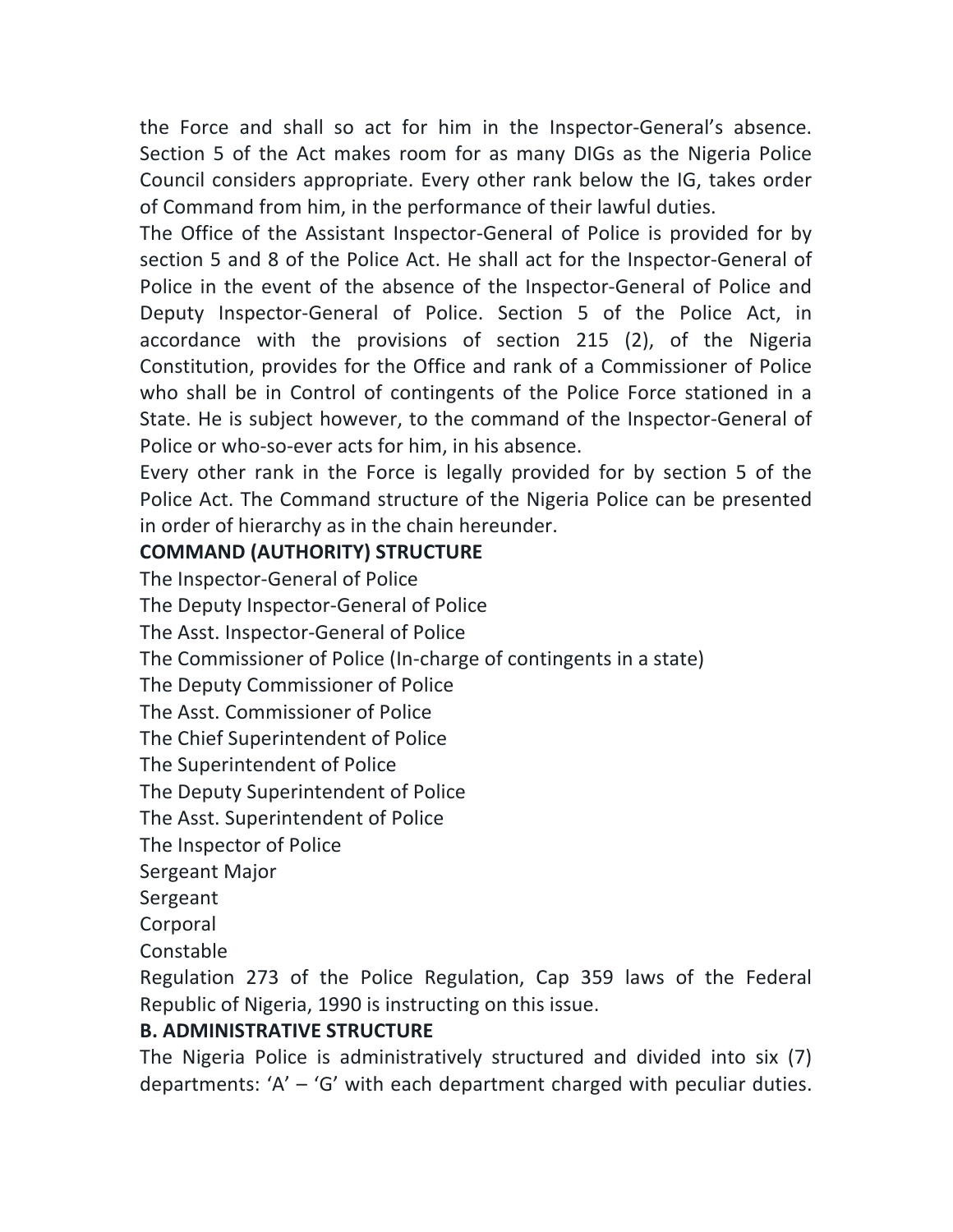Though their duties are inter-woven, they are distinguishable.

# **1. 'A' DEPARTMENT:- ADMINISTRATION**

Direction, supervision and co-ordination of the various department within the Directorate;

Standardization of policies and procedure of administration and finance of the Force;

Periodical review of all standing force Orders, Regulations and other relevant instruments;

Maintenance of Force discipline by directing and reviewing relevant policies and instructions:

Convening of conference of the Directors, Zonal Police Commanders (Z.P.Cs) and the Command Commissioner of Police with the Inspector-General of Police:

Planning, administration and monitoring of the budget and finances of the Force;

Organization, planning and supervision of Research programmes, Management Information;

Collating data for and publication of Annual Police Report;

Convening the Force Tenders' Board; and

Planning and Adminstration of welfare schems, e.g, Medical;

Laison, co-ordination and interaction with other Directorates of the Nigeria Police Force;

Preparation of Annual Budget for the Directorate

Police Computer;

Police Co-operatives;

# **2. 'B' DEPARTMENT:- OPERATION**

a Planning and organizing internal security measures and monitoring the execution of such security measures in time of emergency;

b. Direction and co-ordination of Force policies on crime prevention;

c. Utilization of Force Animals

d. Formulation of Force policies on traffic control;

e. Planning coordinating and monitoring of the Force communication network;

f. Reviewing and formulating policies on tactical operation schemes for crime control and prevention;

g. Periodical inspections of various units for effective implementation of the operational policies of the Police;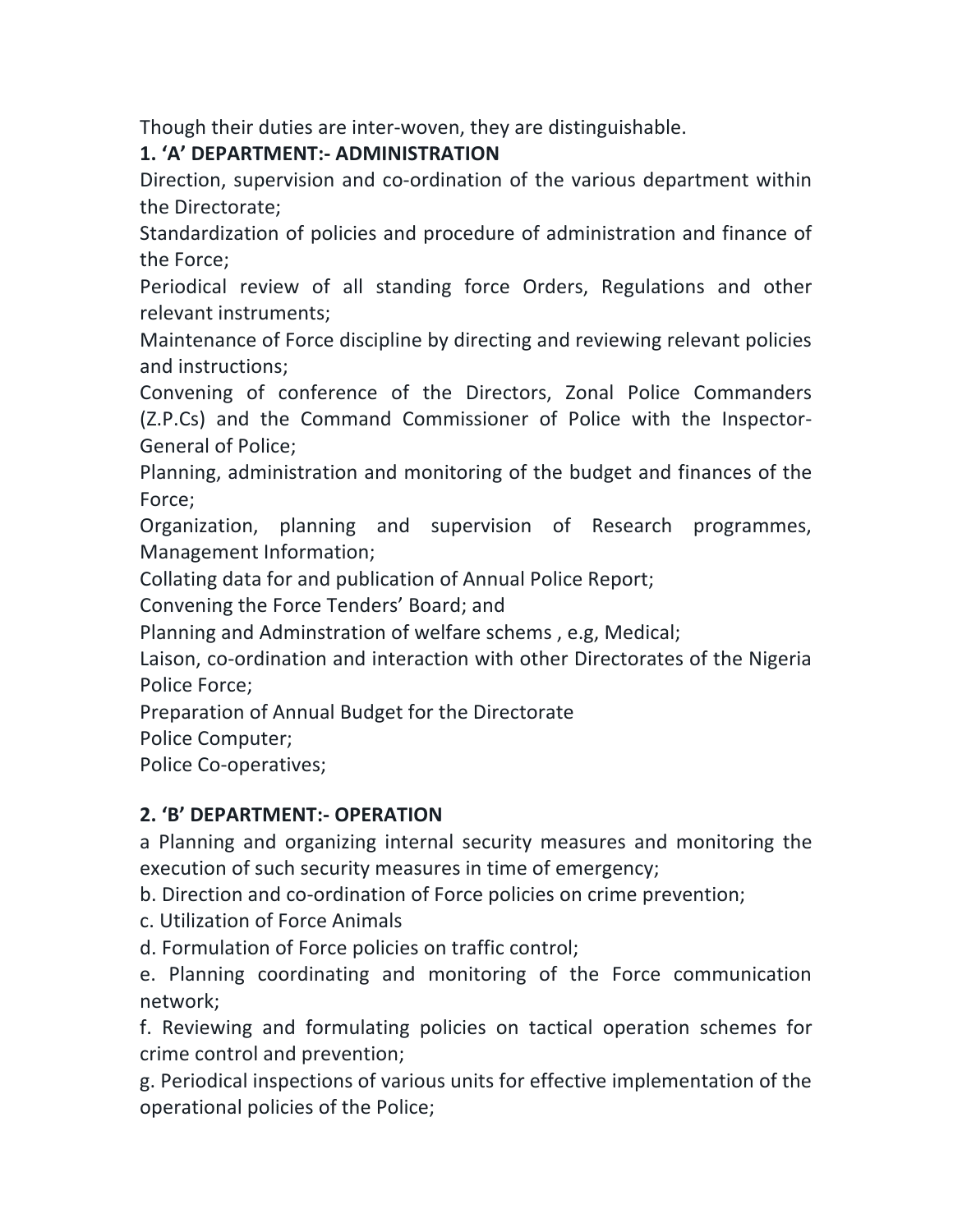h. Planning and coordinating joint operation;

i. Formulating policies, planning and management of incidents such as disturbance, riots, national disasters, elections, suppression of insurrections and trade union disputes or conflicts;

j. Formulation and implementation of policies on antiterrorism;

k. Liaison, coordination and interaction with other Directorates of the Nigeria Police Force;

I. Preparation of annual budget for the Directorate.

## **3. 'C' DEPARTMENT:- LOGISTICS AND SUPPLY**

a. Purchase of stores, clothing an Accoutrement;

b. Planning of building programmes;

c. Construction and maintenance of Police Buildings and quarters;

d. Arrangement of Board of Survey and Disposal of unserviceable/Boarded vehicles, equipment etc;

e. Determination of costs of all equipment, e.g. vehicles, planes, Helicopters; Wireless equipment, Bomb Disposal equipment, Force Animals, Arms & Ammunition and other riot equipment, Boats, Medical, Stationers, Spare parts, Printing equipment;

f. Responsibility for the procurement of all technical equipment. Aircraft, Wireless, Medical, Armaments, Transport etc, clothing and accoutrements, Stationers and office equipment;

g. Responsibility for the allocation and distribution of the equipment procured for the various Police Commands and Directorates;

h. Organization and direction Board of survey;

i. Responsibility for the planning and execution of building projects and accommodation;

j. Erection and supervision of the maintenance Barracks, quarters, office buildings and equipment;

k. Preparation of annual budget for the Directorate;

I. Liaison, coordination and interaction with other Directions of the Nigeria Police Force.

## **4. 'D' DEPARTMENT:- INVESTIGATION AND INTELLIGENCE**

a. Criminal Investigations

- b. Interpol
- c. Antiguitics
- d. Crime Prevention Policies
- e. Narcotics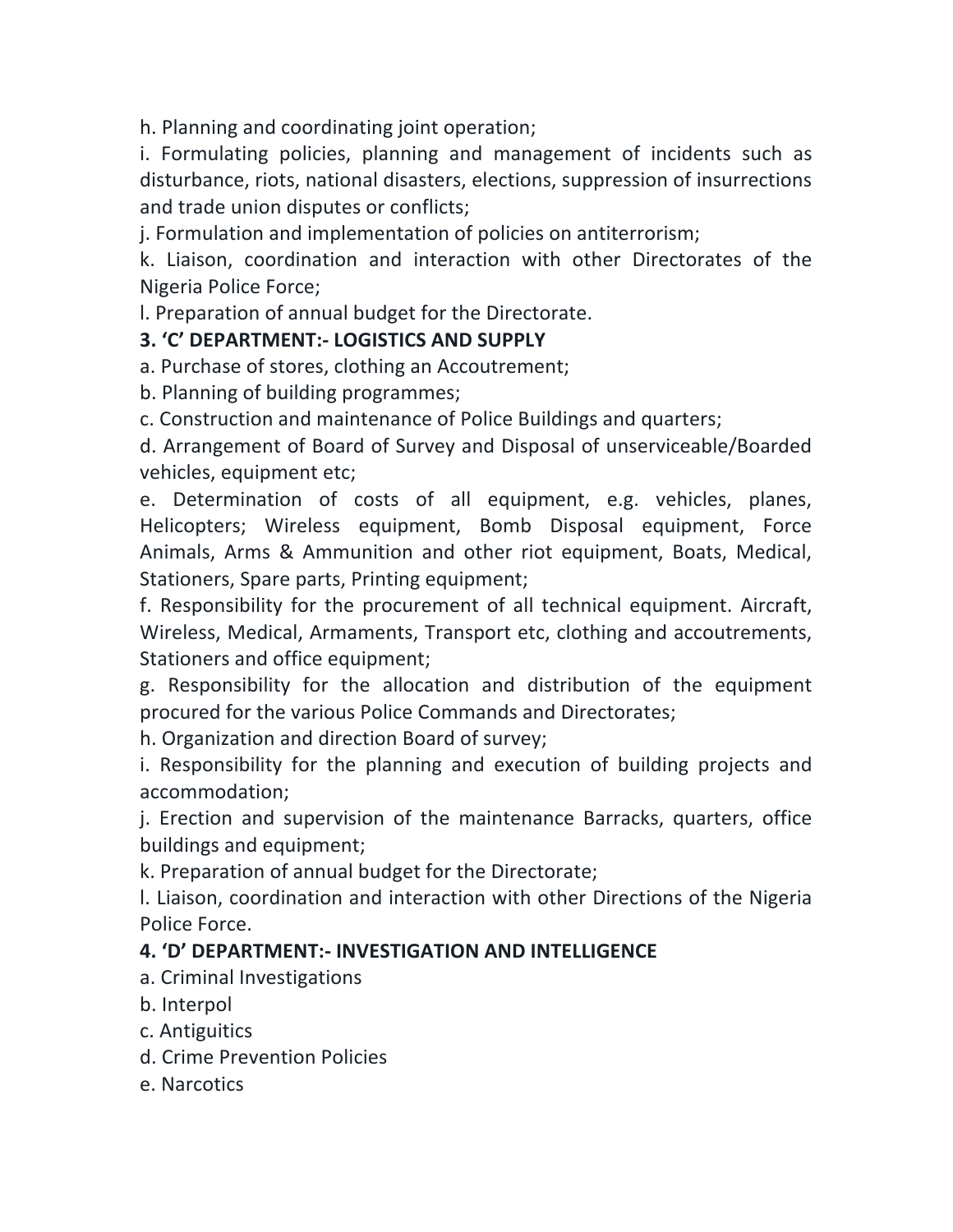f. Forensic Matters

g. Crime Records

h. Prosecution and

i. Criminal Intelligence;

# **5. 'E' DEPARTMENT:- TRAINING AND COMMAND**

a. Formulation and implementation of supervision of Force Training policy

b. Supervision and coordination of the activities of the Police and Police **Staff Colleges** 

c. Liaison with Police and Civilian Institution of higher learning at home and abroad for effective interchange of ideas;

d. Establishment of effective staff development programme;

e. Formulation training, research to keep pace with modern thought in the field of training, staff development and equipment;

f. Formulating a uniform standard of training in all in all Police Colleges/Training Schools;

g. Preparation of annual budget for the Directorate;

h. Liaison coordination and interaction with other Directorates in the Nigeria Police Force;

# **6. 'F' DEPARTMENT**

- a. Research:
- b. Planning
- c. Inspectorate Division;
- d. Management Information;
- e. Organization and Method

# **7. 'G' DEPARTMENT (ICT)**

As it is known globally, technology plays significant role in modern law enforcement to enhance efficiency and effectiveness of the agencies. Thus, it is imperative for modern law enforcement agency to have the capability to manage electronic databases and communication systems as global crime has become more sophisticated.

# *SECTIONS OF 'G' DEPARTMENT (ICT)*

- Communications Section from 'B' Department;
- **INFOTECH** Section from 'F' Department;
- Police Computer College, Abeokuta, 'F' Department;
- Communications Training Schools in Kaduna & Ikeja;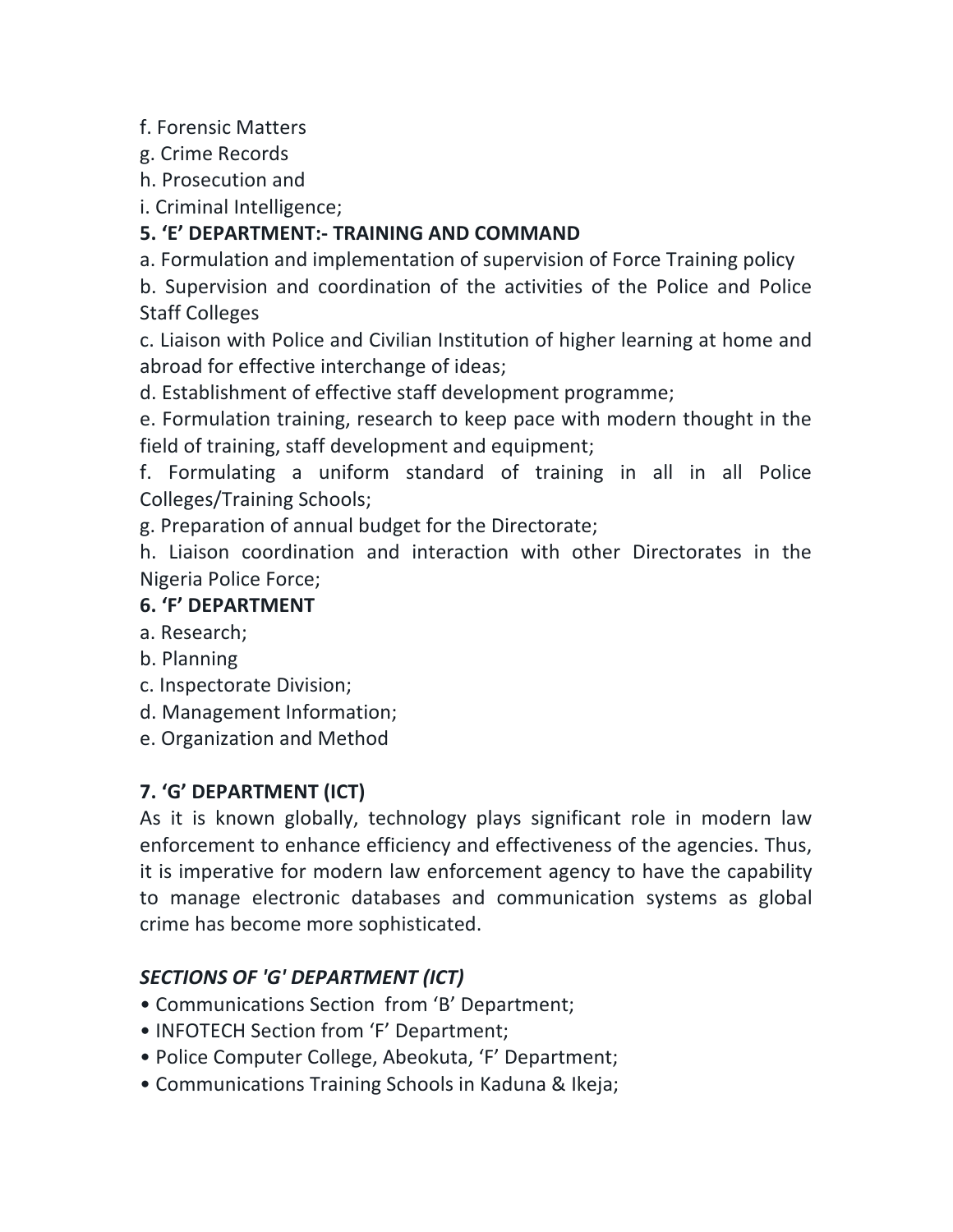- Police Biometric Central Motor Registry (BCMR) from 'B' Department
- Automatic Fingerprint Identification System from 'D' Department
- Tracking & Intercepting Device Unit from 'D' Department

# **OBJECTIVES OF 'G' DEPARTMENT (ICT):**

• To develop an ICT Policy for the Nigeria Police Force in line with National ICT Policies such policies on procurement, use and maintenance of ICT equipment

• To develop and empower the Nigeria Police personnel with ICT skills for operation efficiency and improved service delivery

• To provide tools that will help accomplish efficient modern policing.

• To introduce ICT innovative solutions centered on strategic policing that will facilitate public participation in the policing

• To develop technological driven Citizen and Law Enforcement Analysis and Reporting (CLEAR) program, that is designed within the context of police-community-partnership for efficient and effective law enforcement

• To provide and maintain a system for data collection, input analysis and necessary output

• To provide and maintain security for all levels of access and privilege to information systems and technology in all Police formation

• To ensure that Nigeria Police acquire the best ICT equipment that complies with global law enforcement standards

• To evolve law enforcement technological solutions that will set pace for other security agencies globally

• To periodically conduct ICT related need assessment and advise the Force accordingly

## **8. OFFICE OF THE FORCE SECRETARY**

a. Promotion and appointment of Superior Police Officers;

- b. Deployment of Superior Police Officers;
- c. Records of Superior Police Officers;
- d. Discipline of Superior Police Officers;
- e. Police Council meeting;
- f. Inter-Ministerial matter; and
- g. Promotion Boards

## **C. ORGANISATIONAL STRUCTURE**

The Nigeria Force is further structured in line with the geo-political structure of the Country, with provisions for supervisory formations. The